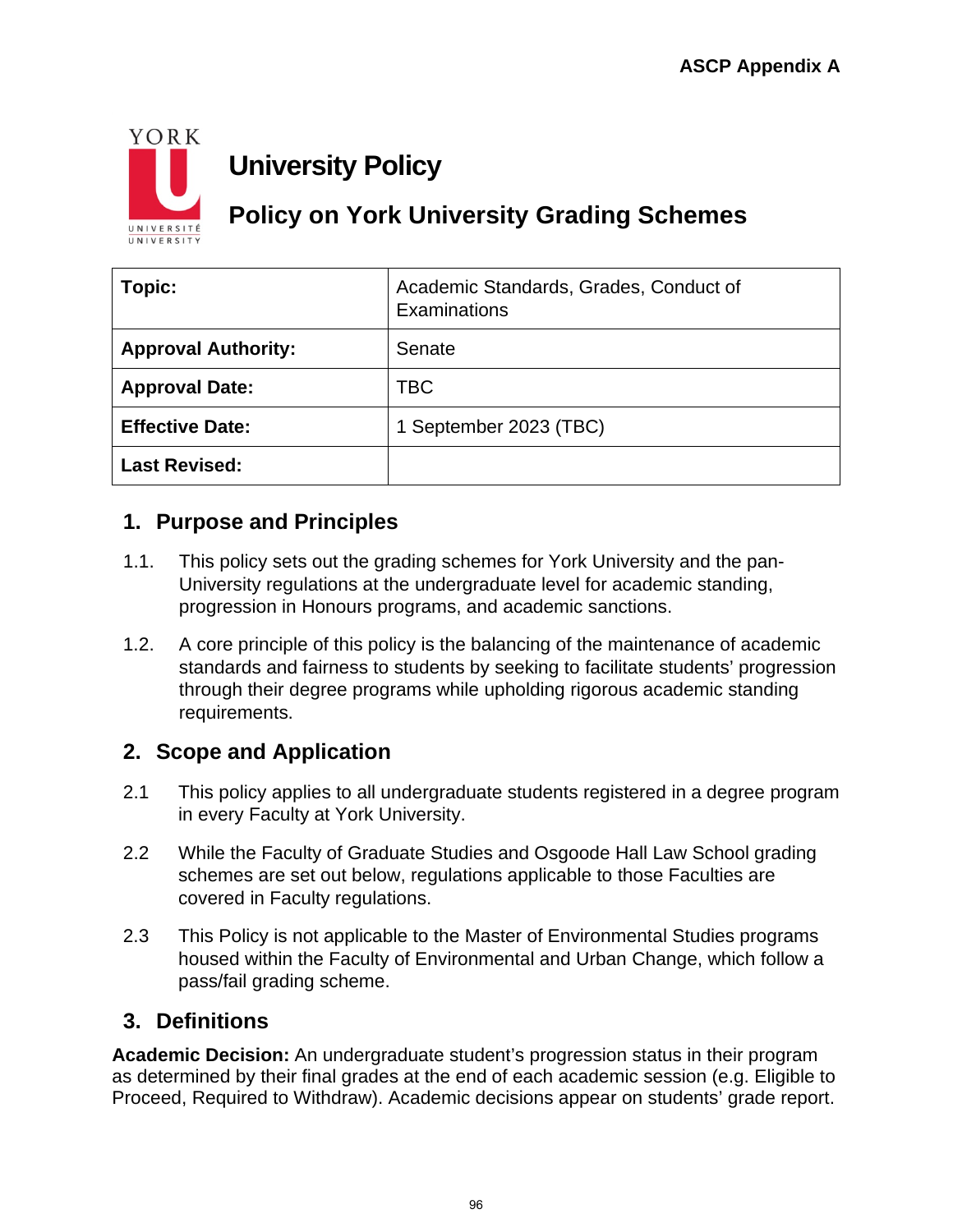**Credit/No Credit Course:** A course which is offered on an ungraded basis only, and where the failing grade is to count as zero in the grade point average.

**Cumulative Grade Point Average (CGPA):** The weighted average based on grades obtained in courses taken over all academic sessions.

**Grade Point Average (GPA):** The weighted average based on grades obtained in courses taken. The GPA is assessed at the end of an academic session and cumulatively to degree completion.

**Pass/Fail Grading Option:** An option whereby undergraduate students may elect to take a graded course on an ungraded basis and receive credit for such courses without impacting their GPA.

**Sessional Grade Point Average (SGPA):** The weighted average based on grades obtained in courses taken over a single academic session.

**Session:** A prescribed period of time designated for the delivery of courses. York's sessions are Fall/Winter and Summer.

**Year of Study:** An undergraduate student's progress towards a degree is measured in terms of credits passed rather than years of study completed. A common scale for 90 and 120-credit degrees correlates the number of credits earned and the year of study equivalent; a degree-specific scale exists for the Bachelor of Engineering (BEng) degree. The scales are set out below.

| <b>Year Level</b> | <b>Study Level</b> |
|-------------------|--------------------|
| Year 1            | 0 to 23 credits    |
| Year 2            | 24 to 53 credits   |
| Year 3            | 54 to 83 credits   |
| Year 4            | 84 credits         |

*University-Wide Undergraduate Scale*

*Bachelor of Engineering Scale*

| <b>Year Level</b> | <b>Study Level</b> |
|-------------------|--------------------|
| Year 1            | 0 to 35 credits    |
| Year 2            | 36 to 71 credits   |
| Year <sub>3</sub> | 72 to 107 credits  |
| Year 4            | 108 credits        |

Additional definitions are available in the Pan-University Academic Nomenclature.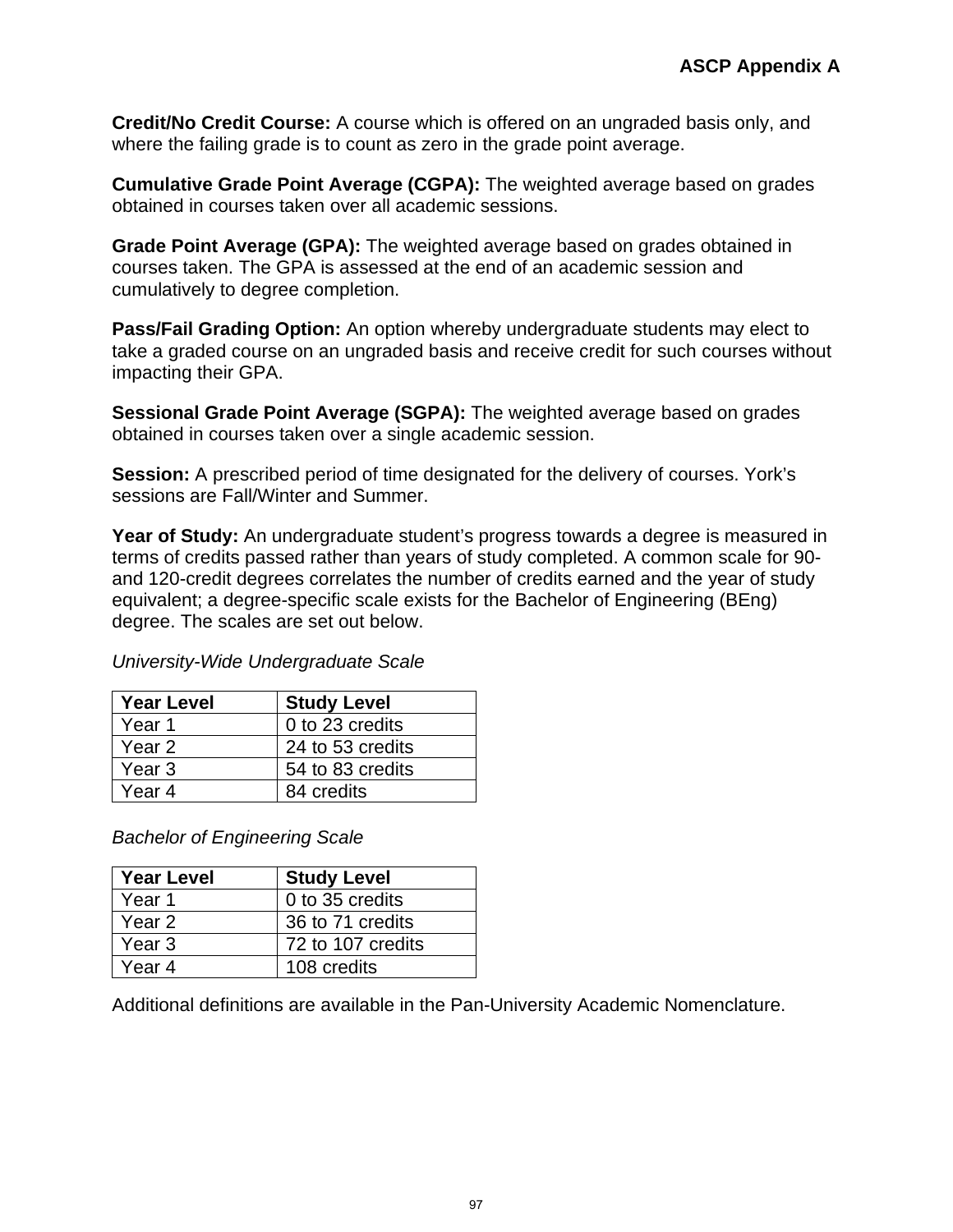# **4. Policy**

## **4.1. Grading Schemes**

a. Three different grading schemes are in use at York University, as set out below.

#### **Undergraduate Grading Scheme**

| Letter Grade | Percent Range | <b>GPA</b> |
|--------------|---------------|------------|
| $A+$         | 90-100        | 4.00       |
| A            | 85-89         | 3.90       |
| $A -$        | 80-84         | 3.70       |
| $B+$         | 77-79         | 3.30       |
| B            | 73-76         | 3.00       |
| <b>B-</b>    | 70-72         | 2.70       |
| $C+$         | 67-69         | 2.30       |
| $\mathsf{C}$ | 63-66         | 2.00       |
| $C -$        | 60-62         | 1.70       |
| D+           | 57-59         | 1.30       |
| D            | 53-56         | 1.00       |
| D-           | 50-52         | 0.70       |
| F            | $0 - 49$      | 0.00       |

### **Graduate Studies Grading Scheme**

| Letter Grade | <b>Percent Range</b> |
|--------------|----------------------|
| A+           | 90-100               |
| A            | 85-89                |
| А-           | 80-84                |
| B+           | 77-79                |
| B            | 73-76                |
| B-           | 70-72                |
| $C+$         | 67-69                |
| C            | 63-66                |
| C-           | 60-62                |
| F            | $0 - 59$             |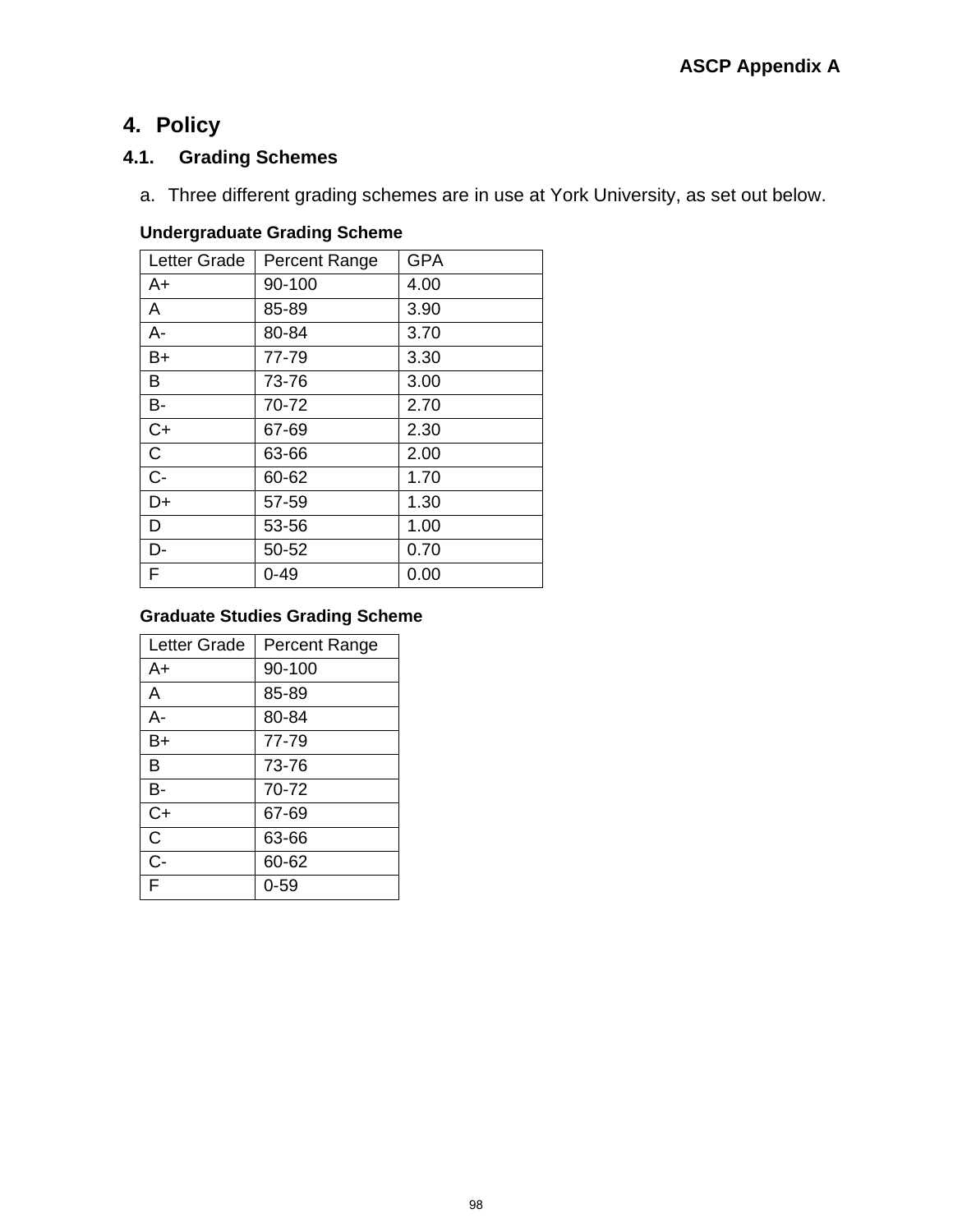#### **Osgoode Grading Scheme**

| Grade | <b>Descriptor</b> |
|-------|-------------------|
| A+    | Excellent         |
| A     |                   |
| B+    | Good              |
| в     |                   |
| $C+$  | Acceptable        |
| C     |                   |
| D+    | Marginal          |
| D     |                   |
| F     | Fail              |
| ΔI    | Allowed           |

- b. In addition to the schemes above, students may be graded on a Pass/Fail or Credit/No Credit basis. The Pass/Fail grading option allows undergraduate students to take a graded course on an ungraded basis, with the grade excluded from GPA calculations. Details are available in the *Pass/Fail Grades Policy*. Credit/No Credit courses are offered on an ungraded basis only and are included in GPA calculations, with a failing grade to count as zero in the GPA.
- 4.2. Academic Standing
	- a. Undergraduate students' study level at the University is determined based on the number of earned credits, as set out in the Year of Study scales in the Definitions section of this Policy.
	- b. Students' academic standing is assessed based on courses taken at the University following each Fall/Winter and Summer session, and results in an academic decision as described in the Definitions section.
	- c. There are five categories of academic standing at the University, as set out below.
		- i. **Good Academic Standing (Honours Progression):** This is defined at the University as a cumulative GPA (CGPA) of 2.00 or above. Each academic program also may identify its own definition of Honours progression for that program as long as it meets the minimum University standard.
		- ii. **Good Academic Standing:** This is defined at the University as a CGPA of 1.70 or above. Each academic program also may identify its own definition of good academic standing for that program as long as it meets the minimum University standard.
		- iii. **Academic Warning:** An academic decision granted to students whose CGPA falls below 1.70. Once students receive this academic decision,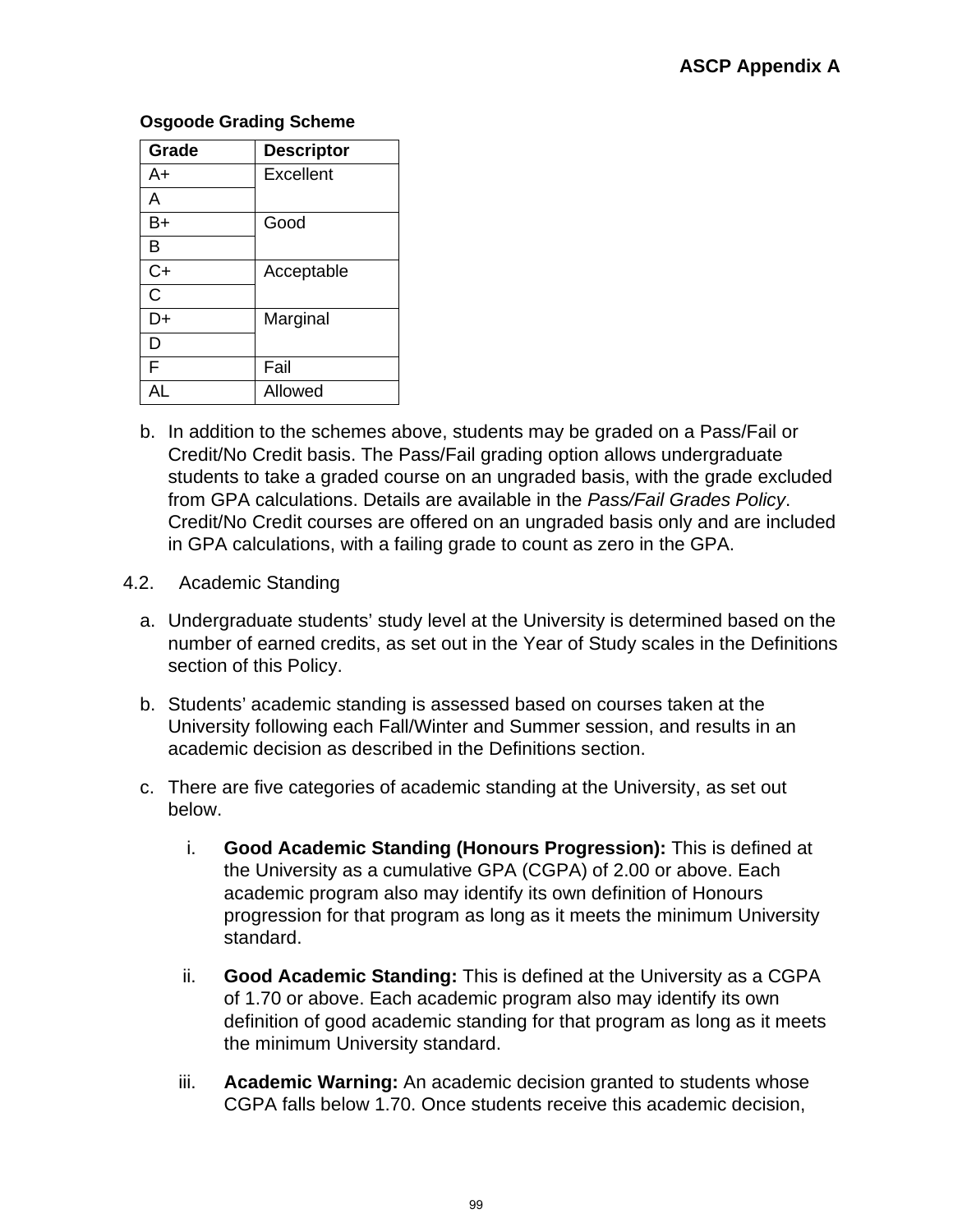they may remain at the University for a reviewing period as described in the Academic Sanctions section.

- iv. **Required Withdrawal for One Year:** An academic decision granted to students who do not meet the conditions of academic warning which requires them to withdraw from the University for a period of one year or three consecutive terms. Once students return to the University, they will be placed on a debarment warning as described in the Academic Sanctions section.
- v. **Debarment for Two Years:** An academic decision granted to students who fail to meet the conditions placed upon them following their return to the University from Required Withdrawal.
- 4.3. Progression in Honours Programs
	- a. The University-wide minimum standards for progression in an Honours degree program are as follows.
		- i. Students' eligibility to proceed in Honours will initially be assessed after they have completed 53 earned credits. After the completion of 53 earned credits:
			- 1. Students whose CGPA is at or above 2.00 may proceed in Honours in good standing;
			- 2. Students whose CGPA is between 1.70 and 1.99 may continue in their Honours program on warning for a reviewing period of 30 earned credits and will be reassessed after the completion of 83 earned credits; or
			- 3. Students whose CGPA is below 1.70 will be exited from their Honours program and will be required to transition to a 90-credit degree program, guided by their home Faculty.
		- ii. Students' eligibility to proceed in Honours will be assessed for a second time after they have completed 83 earned credits. After the completion of 83 earned credits:
			- 1. Students whose CGPA is at or above 2.00 may proceed in Honours in good standing; or
			- 2. Students whose CGPA falls below 2.00 will be exited from their Honours program and will be required to transition to a 90-credit degree program, guided by their home Faculty.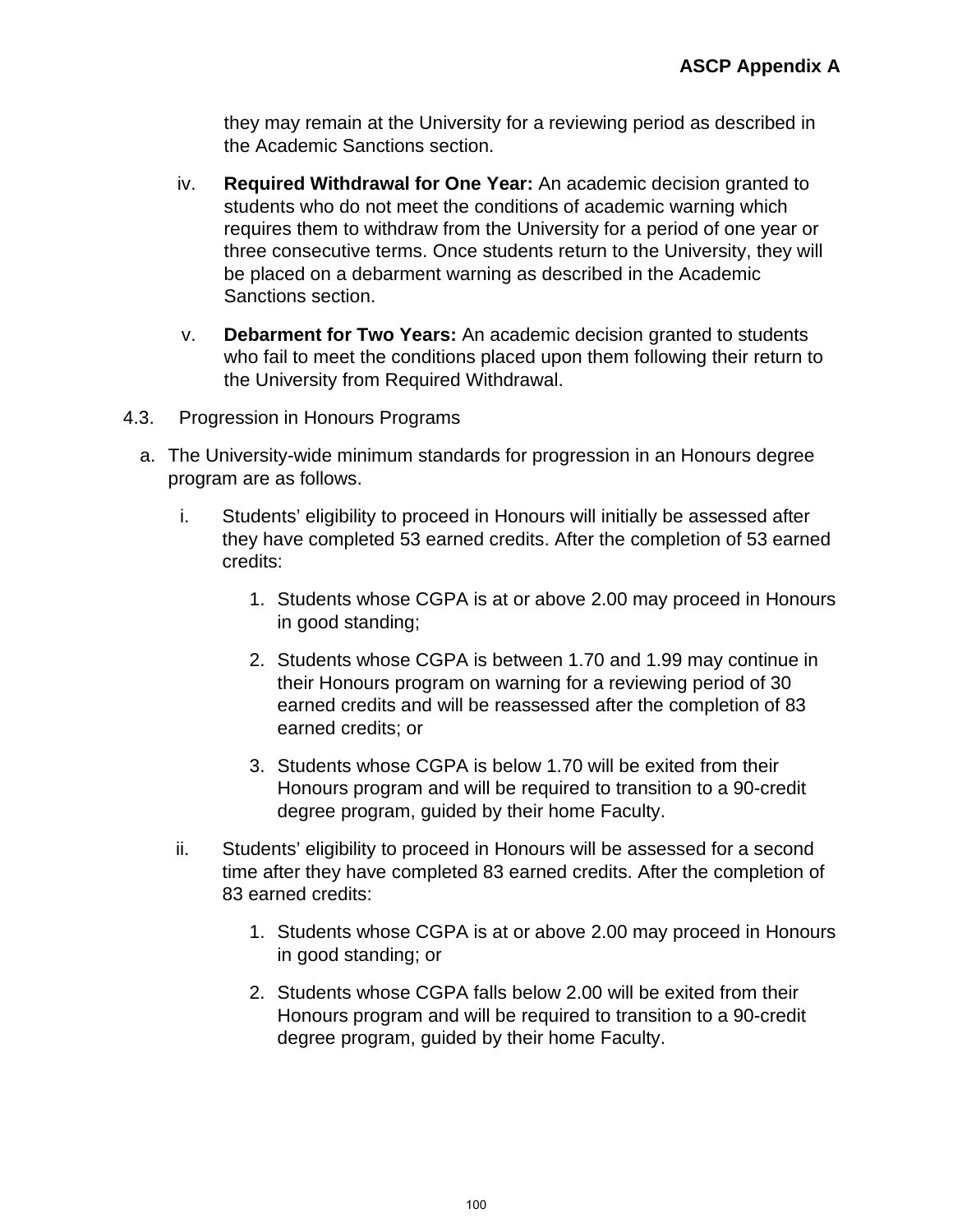- iii. In alignment with principles of fairness to students, the eligibility of students admitted with transfer credit to proceed in Honours will not be assessed before they have earned at least 12 credits at York
- b. Some academic programs may wish to set additional requirements beyond the minimum University standard, such as major GPA requirements, course grade requirements, graduation requirements, and Honours progression assessment for students admitted with transfer credit. Any additional requirements must be approved through the appropriate Faculty- and University-level governance channels, including by the Senate Academic Standards, Curriculum and Pedagogy Committee and Senate.
- 4.4. Academic Sanctions
	- a. Academic Warning: Students whose CGPA falls below 1.70 after the completion of 18 credits taken at the University will be placed on academic warning with the following conditions.
		- i. Students may continue on academic warning if they achieve a sessional GPA (SGPA) of 2.00 or greater until their CGPA reaches 1.70 or above.
		- ii. Students whose SGPA falls below 2.00 will be required to withdraw for one year as outlined below.
	- b. Required withdrawal for one year: Students on Academic Warning whose SGPA falls below 2.00 and CGPA is below 1.70 are required to withdraw from the University for one year (the three consecutive terms) subsequent to the academic decision identifying that the conditions of academic warning have not been satisfied.
		- i. In accordance with the *Registration Eligibility in Summer Courses Policy*, students who have received a required withdrawal decision may enrol in summer courses.
		- ii. If their SGPA at the end of the summer term does not return them to good academic standing (1.70 CGPA), they will be required to withdraw for a period of one year or three consecutive terms subsequent to that summer term.
		- iii. Those students who return to good academic standing (1.70 CGPA) after the summer session will be eligible to continue at the University in the subsequent Fall/Winter term.
	- c. Returning to the University after a required withdrawal. Students returning to the University after a required withdrawal will be placed on debarment warning with the following conditions: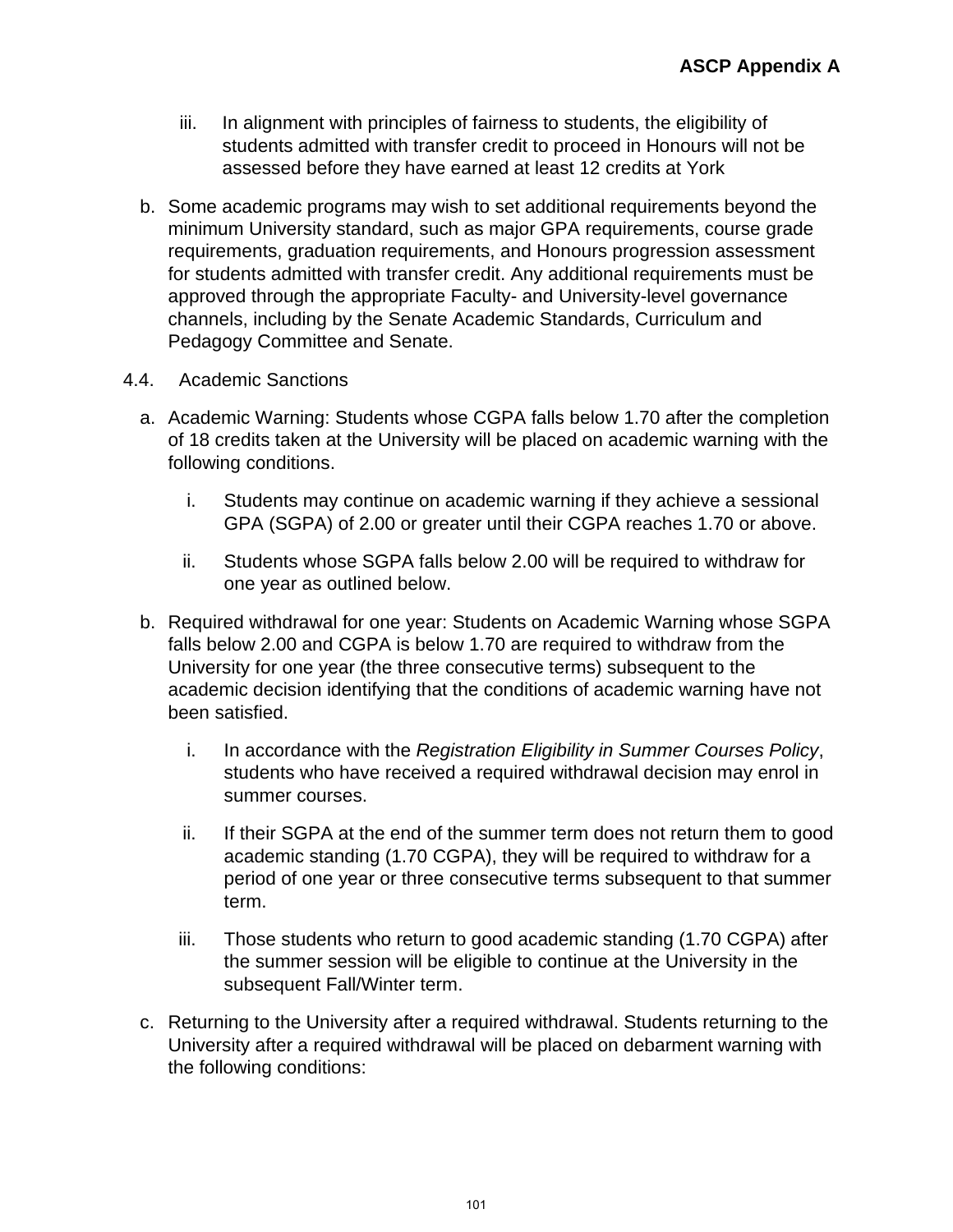- i. Students whose SGPA is 2.00 or greater may continue on debarment warning until their CGPA reaches 1.70 or above.
- ii. Students whose SGPA falls below 2.00 will be debarred from the University for a period of two years (the six consecutive terms) subsequent to the academic decision identifying that the conditions of debarment warning have not been satisfied and must reapply.
- d. Debarment for two years: Following a debarment, students must reapply to the University to resume their studies.

# **5. Roles and Responsibilities**

- 5.1. It is the responsibility of students to:
	- a. Be proactive in monitoring their academic standing in their program in consultation with academic advising staff as needed.
	- b. Be aware of the University academic standing requirements as well as any additional requirements of their academic program.
	- c. Carefully review notifications from the Office of the University Registrar, their Faculty, Department and/or program about their academic standing.
- 5.2. It is the responsibility of the Office of the University Registrar, Faculties, Departments and academic programs to:
	- a. Ensure that academic and program regulations are clear.
	- b. Communicate academic decisions to students in a timely manner.

### **6. Review**

This policy shall be reviewed every five years.

| <b>Legislative history:</b>                            |                                                                                                                                           |
|--------------------------------------------------------|-------------------------------------------------------------------------------------------------------------------------------------------|
| Date of next review:                                   | <b>TBC</b>                                                                                                                                |
| Policies superseded by this<br>policy:                 | <b>Common Grading Scheme for Undergraduate</b><br><b>Faculties</b>                                                                        |
|                                                        | <b>Progression Requirements to Maintain Honours</b><br><b>Standing</b>                                                                    |
|                                                        | <b>Progression Requirements to Maintain Honours</b><br><b>Standing in Bachelor of Engineering (BEng)</b>                                  |
| <b>Related policies, procedures</b><br>and guidelines: | <b>Pan-University Academic Nomenclature</b><br><b>Registration Eligibility in Summer Courses Policy</b><br><b>Pass/Fail Grades Policy</b> |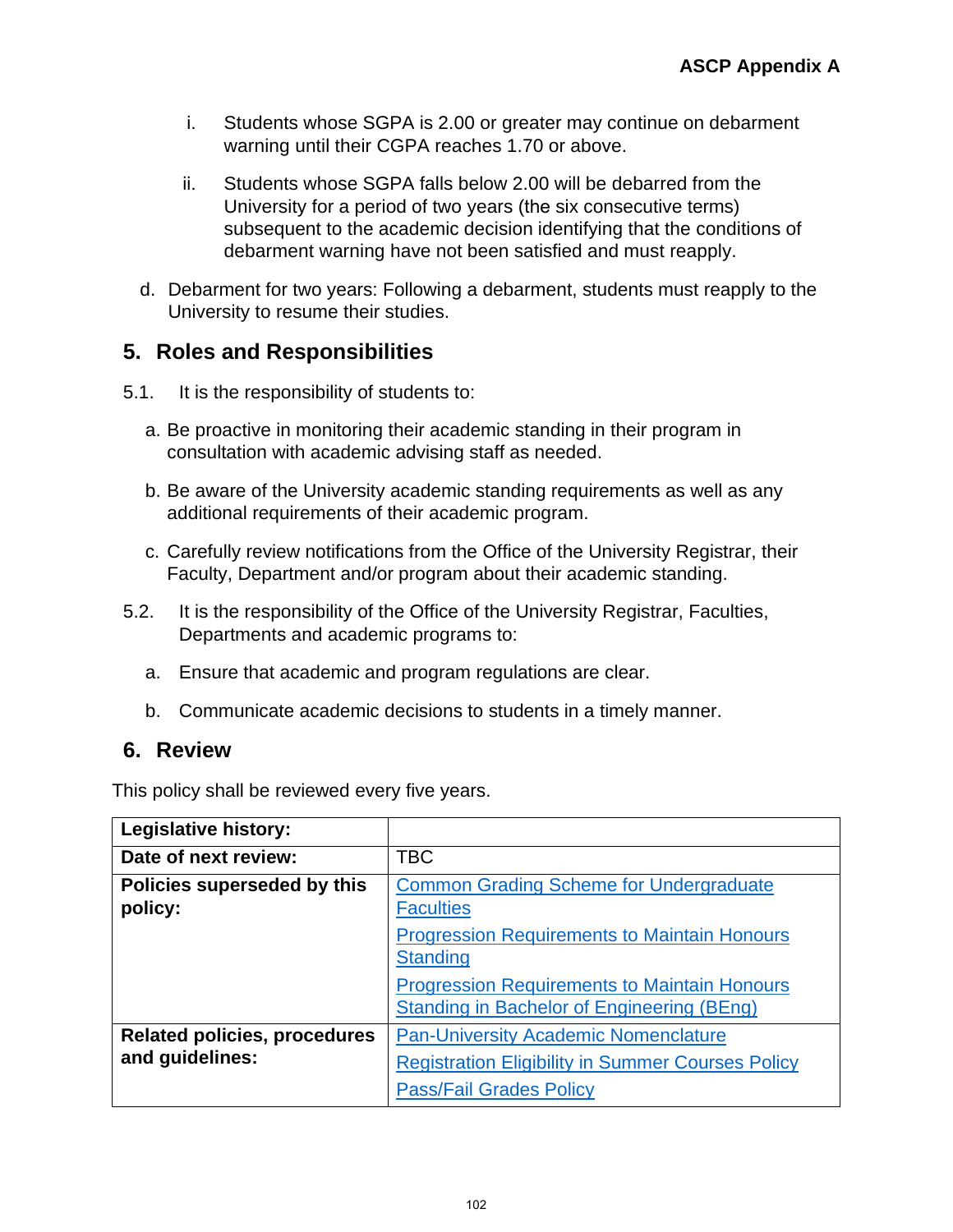## **Senate Policies to be Rescinded**

### **Common Grading Scheme for Undergraduate Faculties**

Senate approved the following grading schemes for the Faculties of Administrative Studies, Arts, Atkinson College, Education, Fine Arts, Science and Glendon College:

A+ 9 Exceptional Thorough knowledge of concepts and/or techniques and exceptional skill or great originality in the use of those concepts, techniques in satisfying the requirements of an assignment or course.

A. 8. Excellent Thorough knowledge of concepts and/or techniques with a high degree of skill and/or some elements of originality in satisfying the requirements of an assignment or course.

B+. 7. Very Good Thorough knowledge of concepts and/or techniques with a fairly high degree of skill in the use of those concepts, techniques in satisfying the requirements of an assignment or course.

B. 6. Good Good level of knowledge of concepts and/or techniques together with considerable skill in using them to satisfy the requirements of an assignment or course.

C+. 5. Competent Acceptable level of knowledge of concepts and/or techniques together with considerable skill in using them to satisfy the requirements of an assignment or course.

C. 4. Fairly Competent Acceptable level of knowledge of concepts and/or techniques together with some skill in using them to satisfy the requirements of an assignment or course.

D+. 3. Passing Slightly better than minimal knowledge of required concepts and/or techniques together with some ability to use them in satisfying the requirements of an assignment or course.

D. 2. Barely Passing Minimum knowledge of concepts and/or techniques needed to satisfy the requirements of an assignment or course.

E. 1. Marginally Failing

F. 0. Failing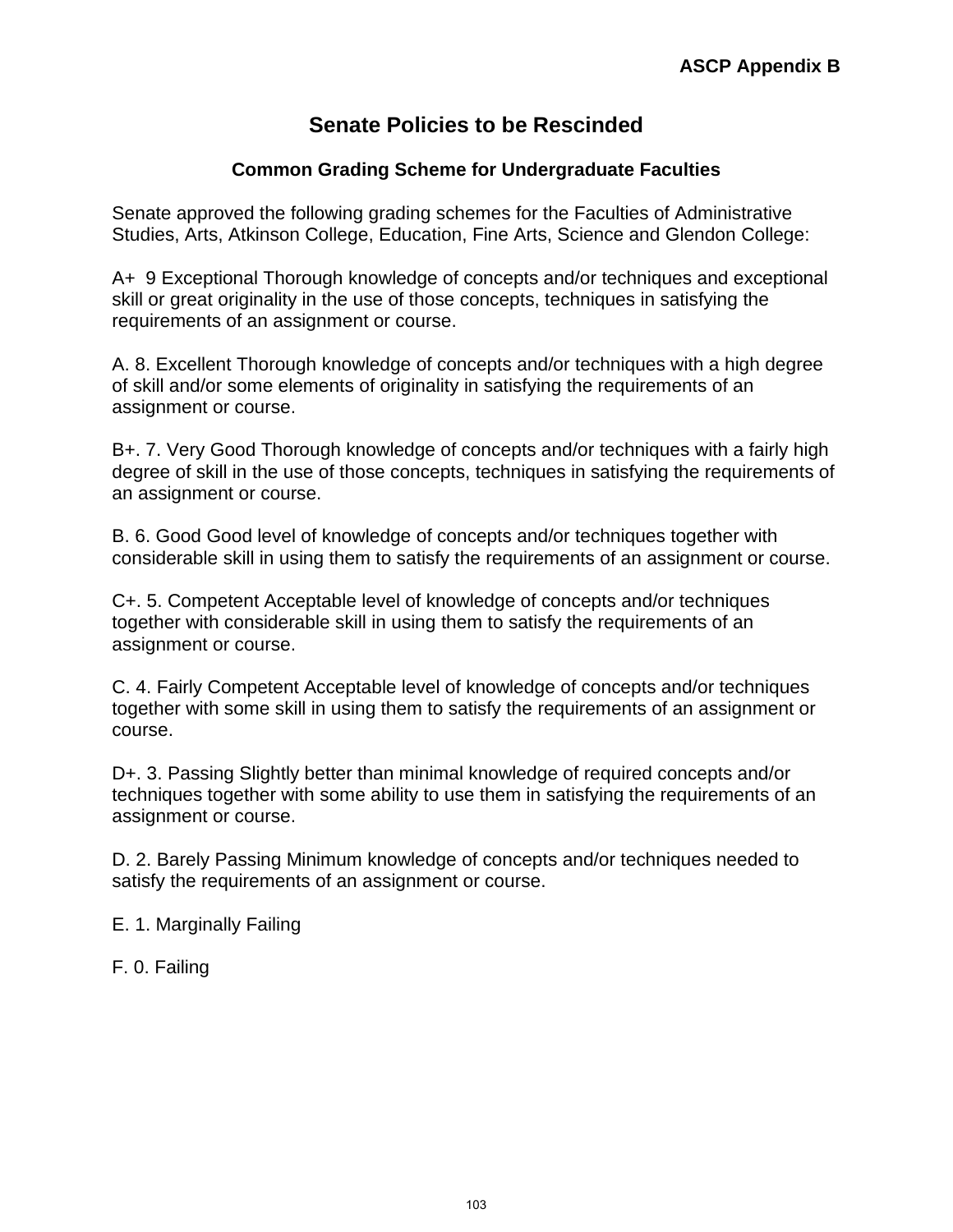### **Progression Requirements to Maintain Honours Standing**

Senate approved an amendment to Honours standing requirements such that students whose cumulative grade point average (CGPA) falls below 5.0 during the course of their studies, may proceed in an Honours program, on warning, provided that they meet the minimum CGPA requirements as set out below:

|                   | <b>Credit</b> | <b>CGPA</b>         |
|-------------------|---------------|---------------------|
| <b>Year Level</b> | Range         | <b>Requirements</b> |
| Year 1            | 0 to 23       | 4.00                |
| Year 2            | 24 to 53      | 4.25                |
| Year 3            | 54 to 83      | 4.80                |
| Year 4            | 84            | 5.00                |

This amendment does not apply to the B.Ed. degree programs offered by the Faculty of Education, the LL.B degree program of Osgoode Hall Law School, the BBA and iBBA degree programs of Schulich School of Business, and the BScN, BAS and BHRM degree programs offered by Atkinson Faculty of Liberal and Professional Studies.

> Approved by Senate: 15 December 2005 Effective date: 3 April 2006

### *Notes:*

- *1) This legislation does not impact Major GPA requirements.*
- *2) Faculty to Faculty transfers into honours programs will occur according to the new CGPA requirements.*

### **Progression Requirements to Maintain Honours Standing in Bachelor of Engineering (BEng)**

Students whose cumulative grade point average (CGPA) falls below 5.0 during the course of their studies, may proceed in a Bachelor of Engineering (BEng) program, on warning, provided that they meet the minimum CGPA requirements as set out below:

### **Year Level Credit Range CGPA Requirements**

| Year 1        | 0 to 35   | 4.00 |
|---------------|-----------|------|
| <b>Year 2</b> | 36 to 71  | 4.25 |
| Year 3        | 72 to 107 | 4.80 |
| Year 4        | 108       | 5.00 |

Approved by Senate: 25 September 2014 Effective date: 25 September 2014